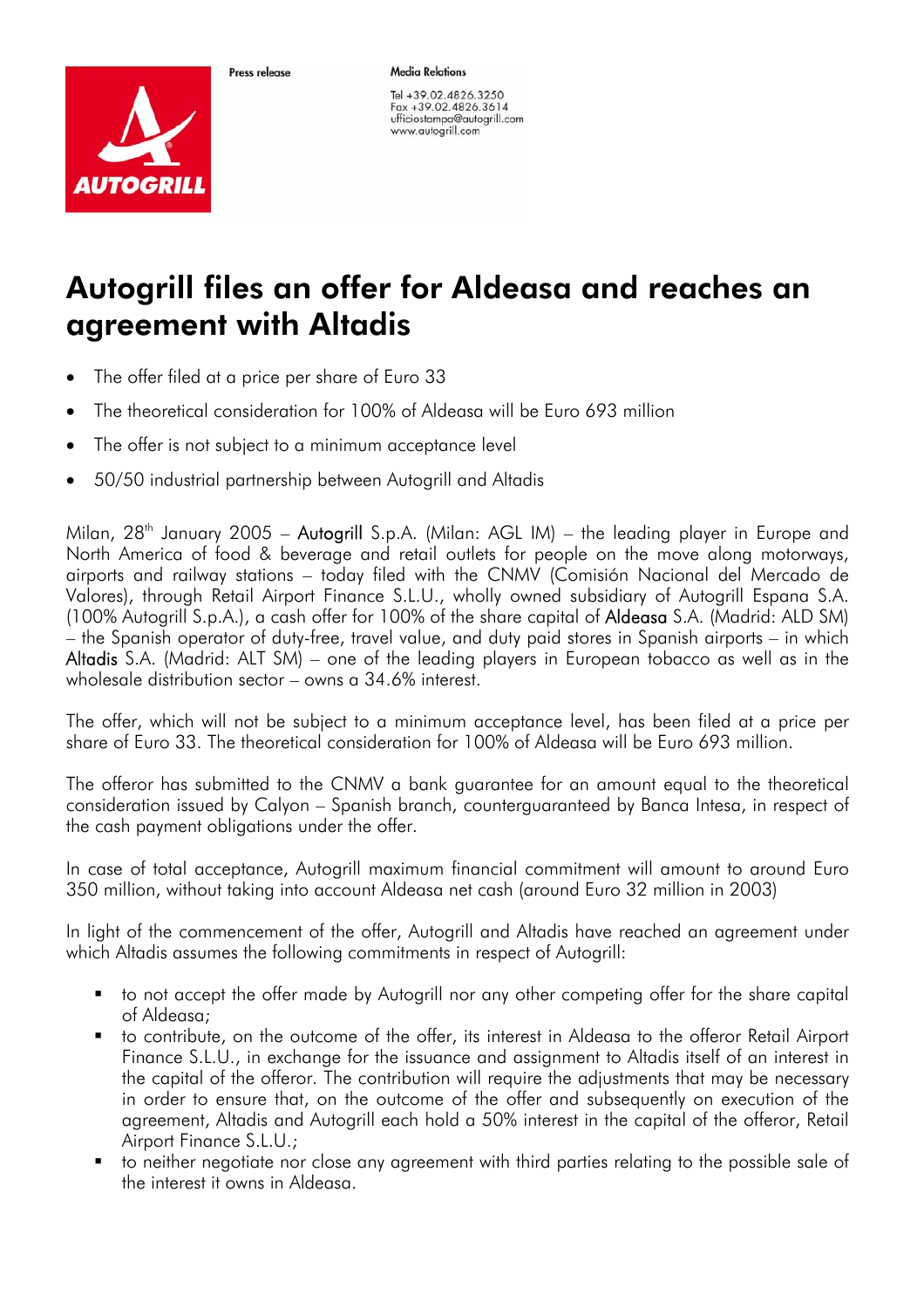

Proce release

**Media Relations** 

Tel +39.02.4826.3250 Fax +39.02.4826.3614 ufficiostampa@autogrill.com www.autogrill.com

Moreover, Altadis shall be exonerated from the above commitments, and consequently shall be able to accept any offer, in the event that the offer launched by Retail Airport Finance is withdrawn in compliance with the relevant laws and, in particular, due to the existence of any competitor offer or renewed bid for a higher price. No decisions have been taken and no commitments exist of any kind with regard to possible increases in the current price.

Nevertheless, Altadis and Autogrill have agreed that Autogrill shall be able to decide without having to obtain the consent of Altadis, up to a limit of a 15% increase on the initial price. Conversely, any increase in the offer price above such limit shall require the consent of both parties to the agreement.

The Aldeasa shares currently held by Altadis will be valued at the same price as that determined for the Autogrill cash offer.

The agreement with Altadis also provides that the two 50% shareholders will not sell their respective interests for a three-year period, and sets out specific provisions regulating any disposal of their respective interests in the subsequent period

The offer and the agreement are subject to the approval of CNMV and anti-trust authorities.

Altadis current stake in Aldeasa is equity consolidated. Following the transaction, Altadis and Autogrill will each account for their holding in Retail Airport Finance S.L.U. under proportional consolidation.

The partnership between Autogrill, a leading airport concession operator, and Altadis, the current reference shareholder in Aldeasa, will strengthen Aldeasa's retailing capabilities and is expected to generate significant growth.

For Autogrill, the participation in Aldeasa is strategic to support food & beverage with retail, to develop its international airport retail activity and to expand its presence in the European and South American airport concession market, besides North America.

For Altadis, the increase of its participation in Aldeasa is providing the company with an opportunity to reinforce its presence in a value accreative activity. Financially, the transaction will be cash earnings enhancing from completion.

Lazard has acted as exclusive financial advisor to Autogrill on this transaction. JPMorgan has acted as exclusive financial advisor to Altadis.